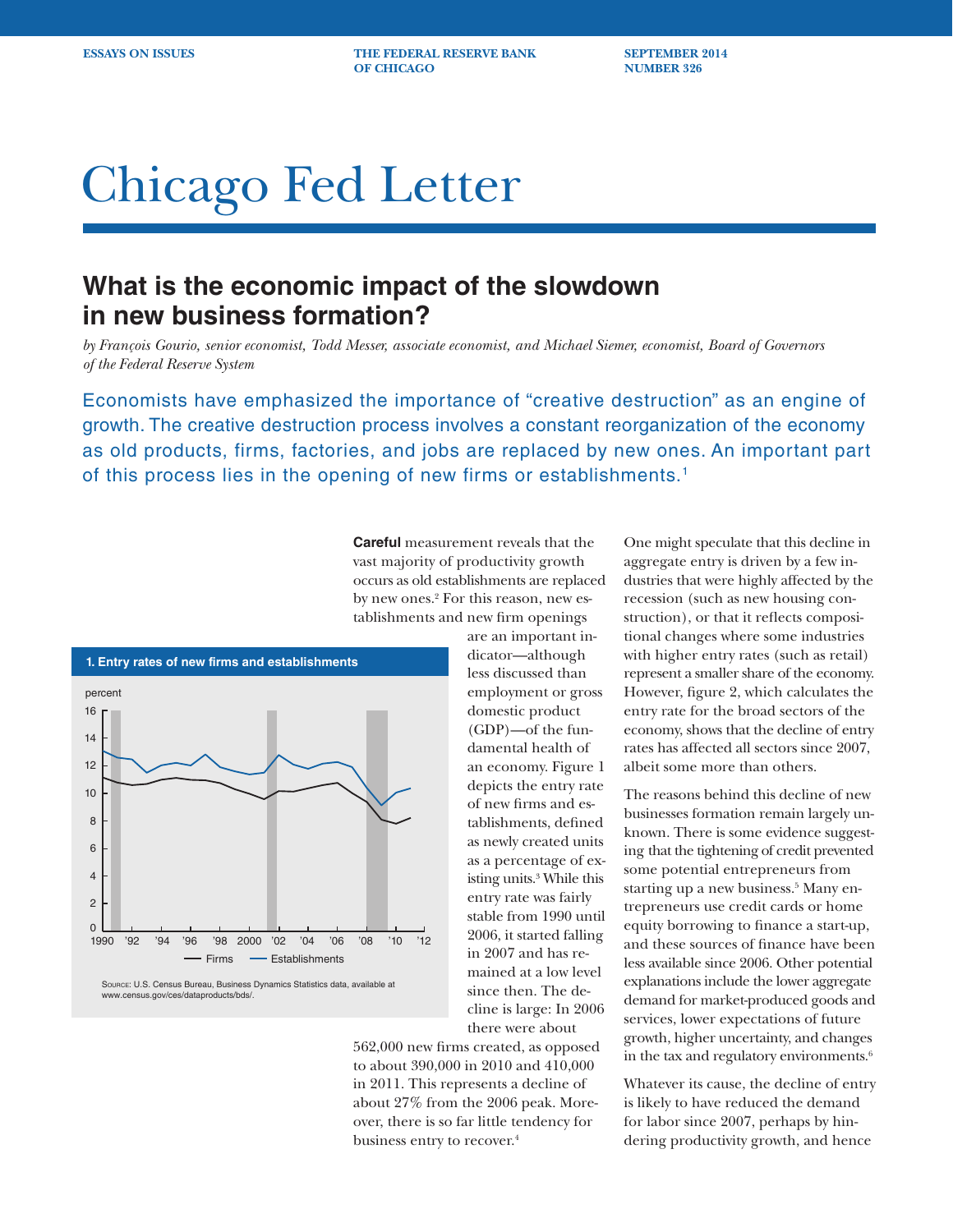



contributed to the size and especially the persistence of the economic contraction that started then. Next, we discuss the underlying theory before presenting some evidence of the economic impact of the slowdown in new business formation.

#### **The "missing generation" theory**

Recently, some researchers<sup>7</sup> have argued, largely on theoretical grounds, that declines in entry rates can contribute negatively to economic activity; in particular, they have argued that while the effect of a decline in entry might be fairly small initially, it could be very long lasting. At its core, the theoretical argument is that a temporary reduction of new business formation creates a "missing generation" effect: New firms that would have been created never appear. While many of these firms would have died young, a few would have grown over time and contributed to job creation. For instance, the 2009 cohort of new firms was small. This reduced employment in 2009. Going forward, based on the assumption that if more firms had been born in 2009, some of them would have died in 2010 but some would have survived and grown, we can identify a negative contribution to employment in 2010. And we can extrapolate this negative effect to subsequent years as well.

Three observations are important about this process. First, the initial effect is small, because the vast majority of employment rests in "old" firms: New firms only account for about 3% of total U.S. employment. Second, the persistence of the missing generation depends on the difference between the death rate and the growth rate of the new firms as they age. In the data, this difference is fairly small, leading to a very strong persistence. Third, while this mechanism reduces the demand for labor by firms, the overall effect on employment will naturally also depend on labor supply by households.

## **A simple calculation**

To provide an order of magnitude of the job losses created by the missing generation, we calculate the employment that would have occurred if, starting in 2006, the entry rate had stayed at its historical average (which we calculate over 1990–2006), assuming that the growth rates and death rates of all other firms behaved as they did in the data.<sup>8</sup> We can then compare this counterfactual employment with the actual employment to measure the contribution of firm entry to the decline in aggregate employment. Consistent with the basic argument outlined earlier, we find a small initial effect, so that entry accounts for little

of the large decline of employment that took place in 2008 and 2009: For instance, while total private wage employment in March 2009 was 5.2 million lower than in March 2006 according to our data,<sup>9</sup> we estimate that only around 500,000 of these job losses are accounted for by reduced entry since 2006. However, the effect of lower entry builds up over time, both because the entry rate remains low and because of the intrinsic persistence (missing generation effect) discussed earlier. As of March 2011, we find that there would be 1.7 million more jobs had entry stayed at its historical average.

However, this simple calculation is merely an accounting exercise and may not reflect the full effect of lower entry. For instance, it is possible that lower entry benefits incumbents. In this case, our calculation would overestimate the job losses due to lower entry. Second, our calculation assumes that the firms that would have entered would have had the same growth and death probability as the firms that did enter. We explore this further in the next section. Finally, the 1990–2006 historical average might not be the right benchmark if, for instance, because of the aging U.S. population, a lower start-up rate would have occurred even in the absence of a recession.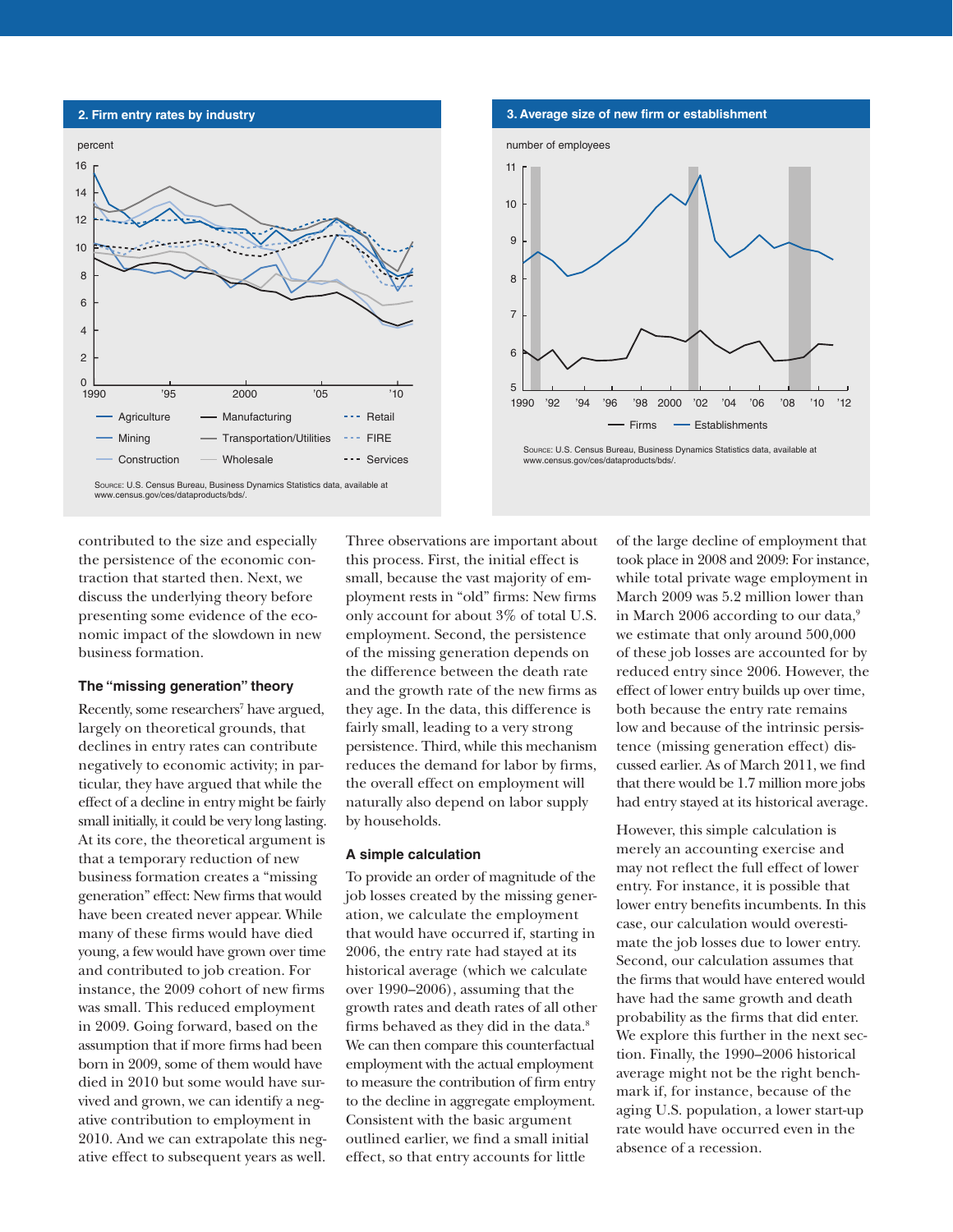

#### **Objections to the missing generation theory**

On top of these empirical issues, there are other reasons to question the validity of the missing generation theory. First, it is quite possible that firms that did not enter in 2008 will eventually enter once conditions recover, so that entry will overshoot its historical average. The analogy here is with a baby boom following a baby bust during a war. Potential entrepreneurs who had ideas for new businesses presumably do not forget them, though the conditions that make the ideas implementable may vanish. Figure 1 shows, however, that as of 2011 there was little hint of such a rebound, let alone an overshoot.

Second, one might think that the composition of entrants changed during the recession. This is potentially very important, given the wide variety of experiences for newborn firms. Many new firms die quickly or survive but do not grow much and, hence, do not contribute significantly to aggregate job creation; a small fraction of new entrants, however, grow extremely quickly and end up contributing importantly to aggregate job creation. These fast-growing firms are sometimes colorfully referred to as "gazelles." If the decline of entry is solely due to a reduction of entrants of the first type, the effect of lower entry

on aggregate employment would be limited. Our calculation implicitly assumes that the reduction of entry affected both types of firms equally. To shed some light on this issue, we can assess the quality of the firms that did enter during the recession. A first simple measure of the quality of new entrants is the average size of new firms or establishments, which does not appear to have changed significantly since 2006, as shown in figure 3.

Another simple way to assess this question is to look at the realized growth experience of the firms that did enter. If these firms were indeed more likely to be gazelles, we should find that they experience fast growth, faster indeed than that of comparable firms that entered just before the recession. Figure 4 presents the average size of each firm by cohort and by age. Each line of this chart follows a particular cohort. For instance, the 2006 line depicts the average size of firms created in 2006, from their birth (age 0 in 2006) to their fifth anniversary (in 2011). The figure allows us to track the success of each cohort as it ages. Based on this rough measure, we find little evidence that the firms started in 2008–10 were of especially high quality.

## **Conclusion**

What is driving the decline of business dynamism in the United States and what could potentially be done to offset it are important questions for researchers and policymakers. While the decline of new business entry rates starting in 2007 did not contribute much to the collapse of employment in 2008–09, its effects might be long lasting and contribute significantly to the slow employment recovery. While our simple calculation is merely an approximation, it reflects the empirical reality that employment

in young firms (less than five years old) declined significantly more than that of older firms: The total number of employees working in firms less than five years old fell by 21% from 2007 to 2010, compared with 5% for firms older than five years. It will be important in the next few years to use business dynamics statistics to measure whether entry rates recover and how firms that did enter during the recession are doing.

- $<sup>1</sup>$  An establishment is defined by the U.S.</sup> Census Bureau as "a single physical location where business is conducted or where services or industrial operations are performed." We thank many colleagues, especially Jeff Campbell, Jason Faberman, John Roberts, and Mark Wright, for comments on preliminary drafts of this article.
- See, for instance, E. Bartelsman and P. Dhrymes, 1998, "Productivity dynamics: U.S. manufacturing plants, 1972–1986," *Journal of Productivity Analysis*, Vol. 9, No. 1, January, pp. 5–34.
- <sup>3</sup> Calculations based on the U.S. Census Bureau's Business Dynamics Statistics data, available at www.census.gov/ces/ dataproducts/bds/.
- <sup>4</sup> The recent entry-rate decline is part of a broader secular decline in business dynamism that is visible across many economic statistics. See R. Decker, J. Haltiwanger,

Charles L. Evans, *President*; Daniel G. Sullivan, *Executive Vice President and Director of Research*; Spencer Krane, *Senior Vice President and Economic Advisor*; David Marshall, *Senior Vice President*, *financial markets group*; Daniel Aaronson, *Vice President*, *microeconomic policy research*; Jonas D. M. Fisher, *Vice President*, *macroeconomic policy research*; Richard Heckinger,*Vice President*, *markets team*; Anna L. Paulson, *Vice President*, *finance team*; William A. Testa, *Vice President*, *regional programs*, *and Economics Editor*; Helen O'D. Koshy and Han Y. Choi, *Editors* ; Rita Molloy and Julia Baker, *Production Editors*; Sheila A. Mangler, *Editorial Assistant.* 

*Chicago Fed Letter* is published by the Economic Research Department of the Federal Reserve Bank of Chicago. The views expressed are the authors' and do not necessarily reflect the views of the Federal Reserve Bank of Chicago or the Federal Reserve System.

© 2014 Federal Reserve Bank of Chicago *Chicago Fed Letter* articles may be reproduced in whole or in part, provided the articles are not reproduced or distributed for commercial gain and provided the source is appropriately credited. Prior written permission must be obtained for any other reproduction, distribution, republication, or creation of derivative works of *Chicago Fed Letter* articles. To request permission, please contact Helen Koshy, senior editor, at 312-322-5830 or email Helen.Koshy@chi.frb.org. *Chicago Fed Letter* and other Bank publications are available at www.chicagofed.org.

ISSN 0895-0164